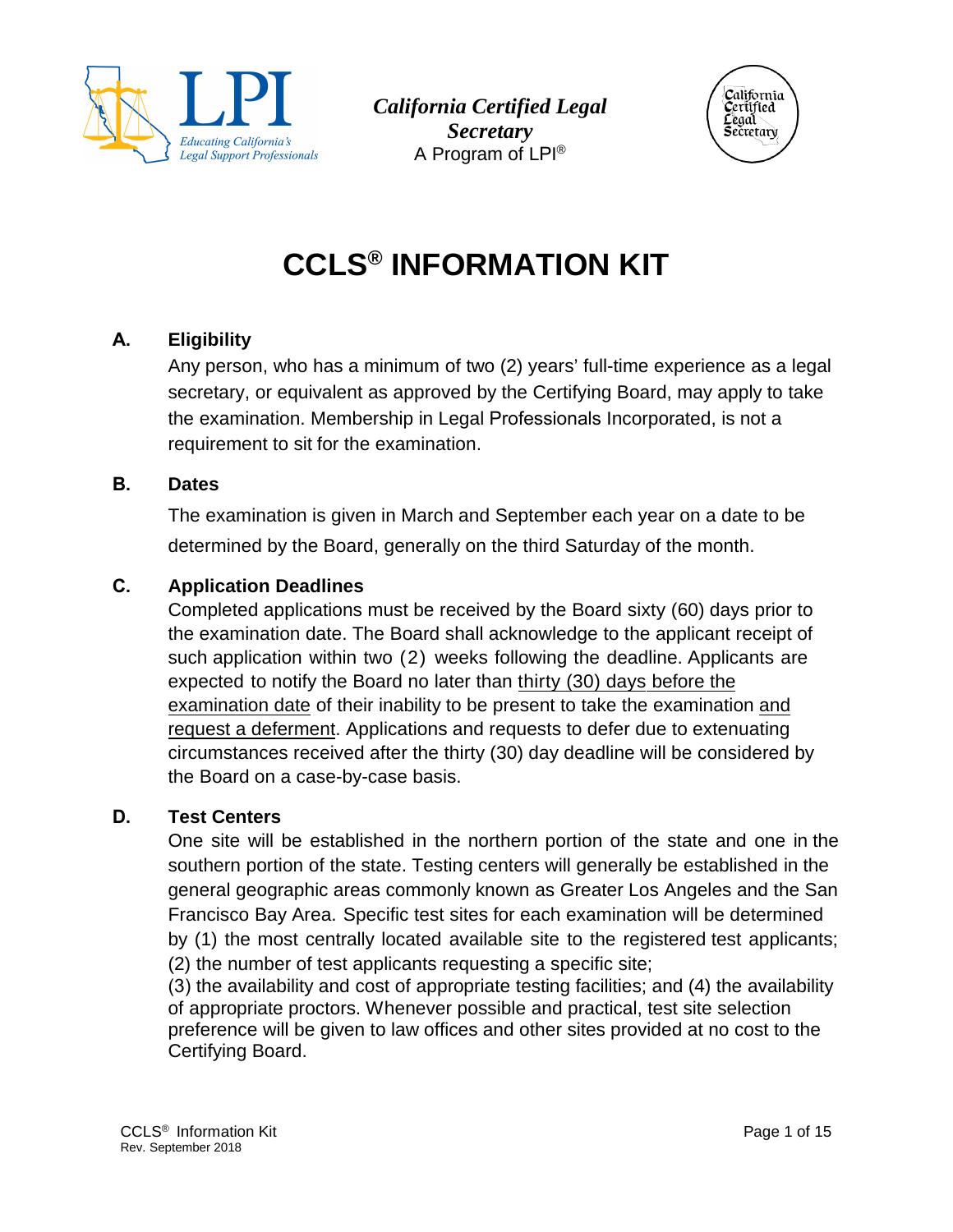## **E. Examination Contents**

The examination covers the following areas:

- 1. **Ability to Communicate Effectively.** Measures proficiency in written communications, including grammar, punctuation, spelling, word usage, and sentence structure.
- 2. **California Legal Procedures.** Tests California-specific legal practice and procedural knowledge relating to civil procedure/litigation, real estate, probate and estate planning, corporate law, and family law.
- 3. **Skills.** Tests ability to use legal knowledge effectively and readily in the execution or the performance of specific assignments, including those related to Judicial Council and other legal forms, and to perform accurate proofreading as required for the legal field. The fields of law that will be covered in Skills are family law, civil litigation, probate, corporations, and real estate.
- 4. **Legal Computations.** Tests knowledge of computations relating to litigation, real estate, probate and estate planning, corporation, and family law, as well as calendaring, court fees, and basic math skills and computations as used in a law office**.**
- 5. **Legal Terminology.** Measures knowledge and application of legal terms, California citations, proper abbreviations, and legal resources.
- 6. **Law Office Administration.** Measures knowledge of records control, including filing procedures, computer technology, techniques, personnel management, formatting of business and legal documents, and notary public procedures.
- 7. **Reasoning and Ethics.** Reasoning verifies the ability to evaluate facts and situations logically and to reach rational conclusions. Ethics tests understanding of accepted professional standards of conduct, including accounts management in a law office and notary public issues.

#### **F. Partial Retakes**

1. To qualify for a partial retake of the examination (other than a retake of all seven (7) sections), a minimum of four (4) sections must be passed at one sitting of the examination. The remaining three (3) or fewer sections may be retaken upon submission of an application and payment of the retake fee. Partial retake applicants have up to six (6) consecutive regularly scheduled examination dates (three (3) years after the passing the minimum four (4) sections) to pass all of the remaining failed sections before the entire examination must be taken again. All failed sections must be retaken at the same time.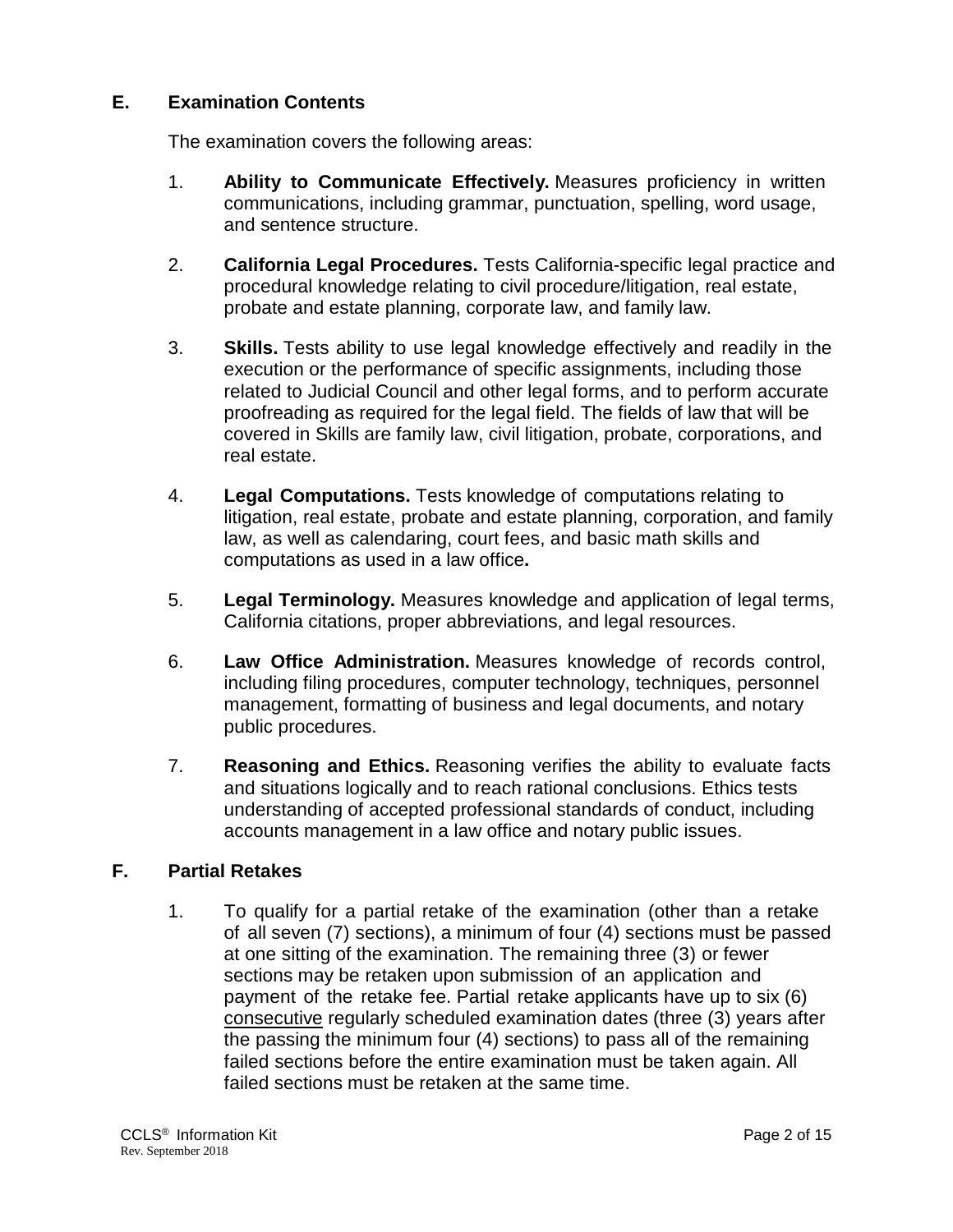- 2. The deadline for submission of a retake examination application is sixty (60) days before the examination date, or the same as for the complete (full) examination application.
- 3. Retake applicants are expected to notify the Board at least thirty (30) days before the application deadline date of their inability to sit for the retake examination.

#### **G. Fees**

The following fees have been adopted by the Board for LPI members and non- LPI members:

| Make checks payable to "LPI"  | <b>LPI MEMBERS</b> | <b>NON-LPI</b><br><b>MEMBERS</b> |
|-------------------------------|--------------------|----------------------------------|
| <b>Registration fee</b>       | \$25               | \$75                             |
| <b>Examination fee</b>        | \$100              | \$100                            |
| <b>Total Application fee:</b> | \$125              | \$175                            |
| <b>Partial Retake fee</b>     | \$60               | \$70                             |
| Deferral fee                  | -45                | \$45                             |

The appropriate fees, made payable to "LPI," must be paid each time the complete examination application or retake application is submitted. For instance, if the applicant fails to pass the minimum four sections, the complete application fee of \$125 or \$175, respectively, must be paid again if the applicant is to sit for the full examination. If the applicant is applying to retake one or more failed sections only, the retake fee of \$60 or \$70, respectively, must be paid in order to sit for the failed section(s). The requisite fees must accompany the application.

#### **H. Deferral and Late Fees**

If an applicant, after registering for the full examination or partial retake and paying the appropriate application fees, wishes to postpone taking the full examination or partial retake examination on the date stated in the application to the next examination date, the applicant must notify the Board no later than thirty (30) days before the examination date of their inability to be present to take the examination and request a deferment form, and then submit a completed deferral application and a \$45 deferral fee to the Board prior to the commencement of the full examination or partial retake examination the applicant was scheduled to take. The granting of a deferral by the Board will not in any case extend an applicant's time to pass all seven (7) sections of the examination beyond seven (7) consecutive regularly-scheduled examination dates. In every instance where an applicant fails to take any section of the examination for which the applicant is registered, and no deferral application and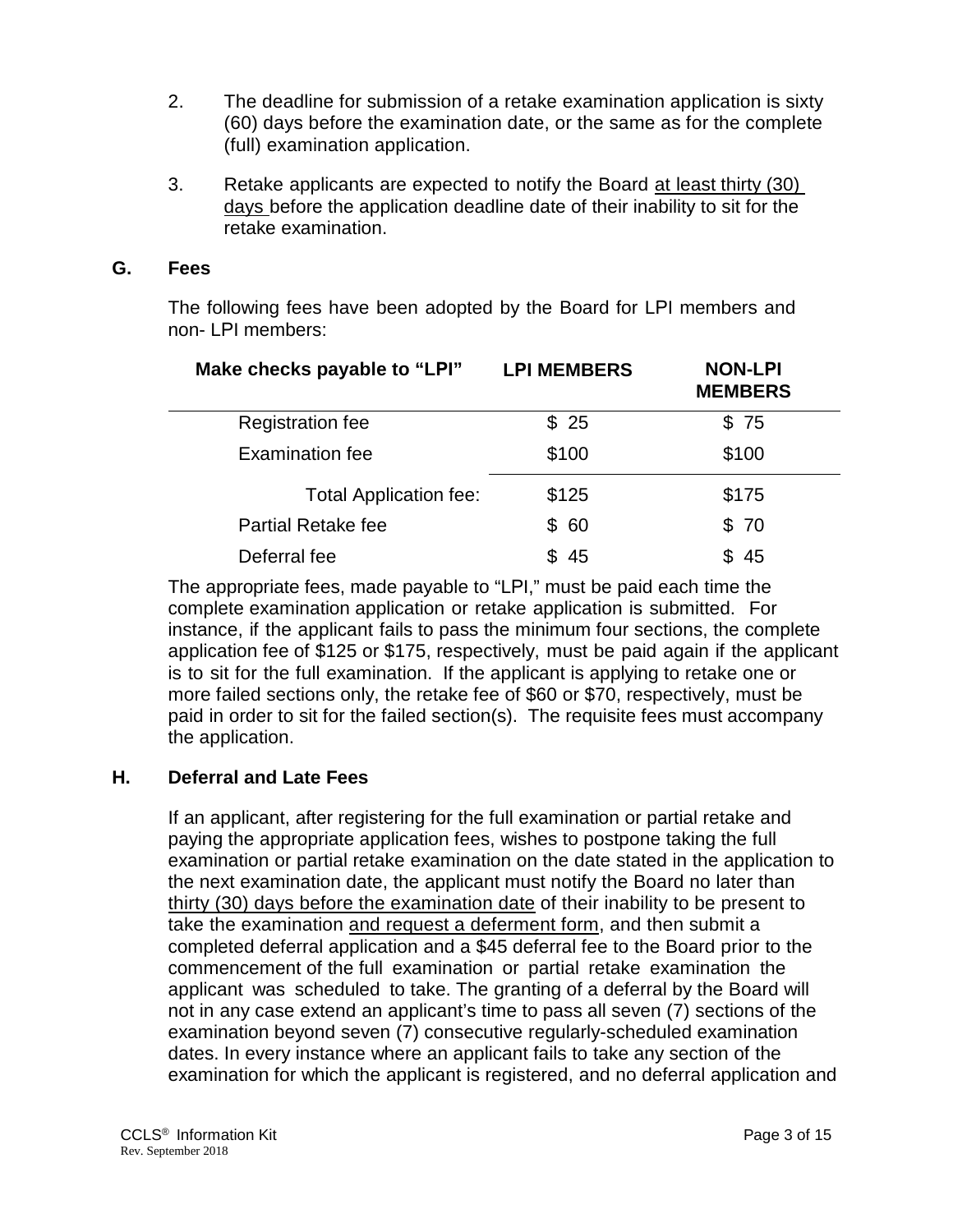deferral fee are submitted prior to commencement of the examination, the applicant forfeits all fees previously paid.

Late applications may be accepted up to thirty (30) days prior to an examination date if submitted with a \$45 late fee in addition to the application fees, *if space is available*. Applications and requests to defer due to extenuating circumstances received after the thirty (30) day deadline will be considered by the Board on a case-by-case basis.

#### **I. Refunds**

Refunds of the examination fee will be made if requested prior to sixty (60) days before the examination. Refunds after that time will be made for emergency reasons only. The registration fee, however, will not be refunded.

#### **J. Scoring**

A candidate may pass the examination in two ways: (1) if the overall score (the combined score for all seven (7) sections) is seventy-five percent (75%) or better, or (2) if each individual section is passed with a score of seventy percent (70%) or better (retakes allowed if four (4) or more sections passed at one sitting).

Time Limit: All seven (7) sections must be passed within seven (7) consecutive, regularly-scheduled examination dates.

#### **K. Grading/Mailing Results**

The examination will be graded within six (6) weeks of the test date and the results electronically mailed to the candidates.

#### **L. Reference Materials**

The Board has adopted and utilizes the following sources in determining the correct answers for the examination. The Board reserves its right to augment this list without prior notification.

#### 1. **Ability to Communicate Effectively**

(1) William A. Sabin, *The Gregg Reference Manual,* Tribute Edition, 11th ed., McGraw-Hill [ISBN 0-07-339710-5].

#### 2. **California Legal Procedure**

- (1) *LSI Legal Professional's Handbook*, current edition, The Rutter Group, (800) 747-3161.
- (2) *LSI Law Office Procedures Manual*, current edition, The Rutter Group, (800) 747-3161.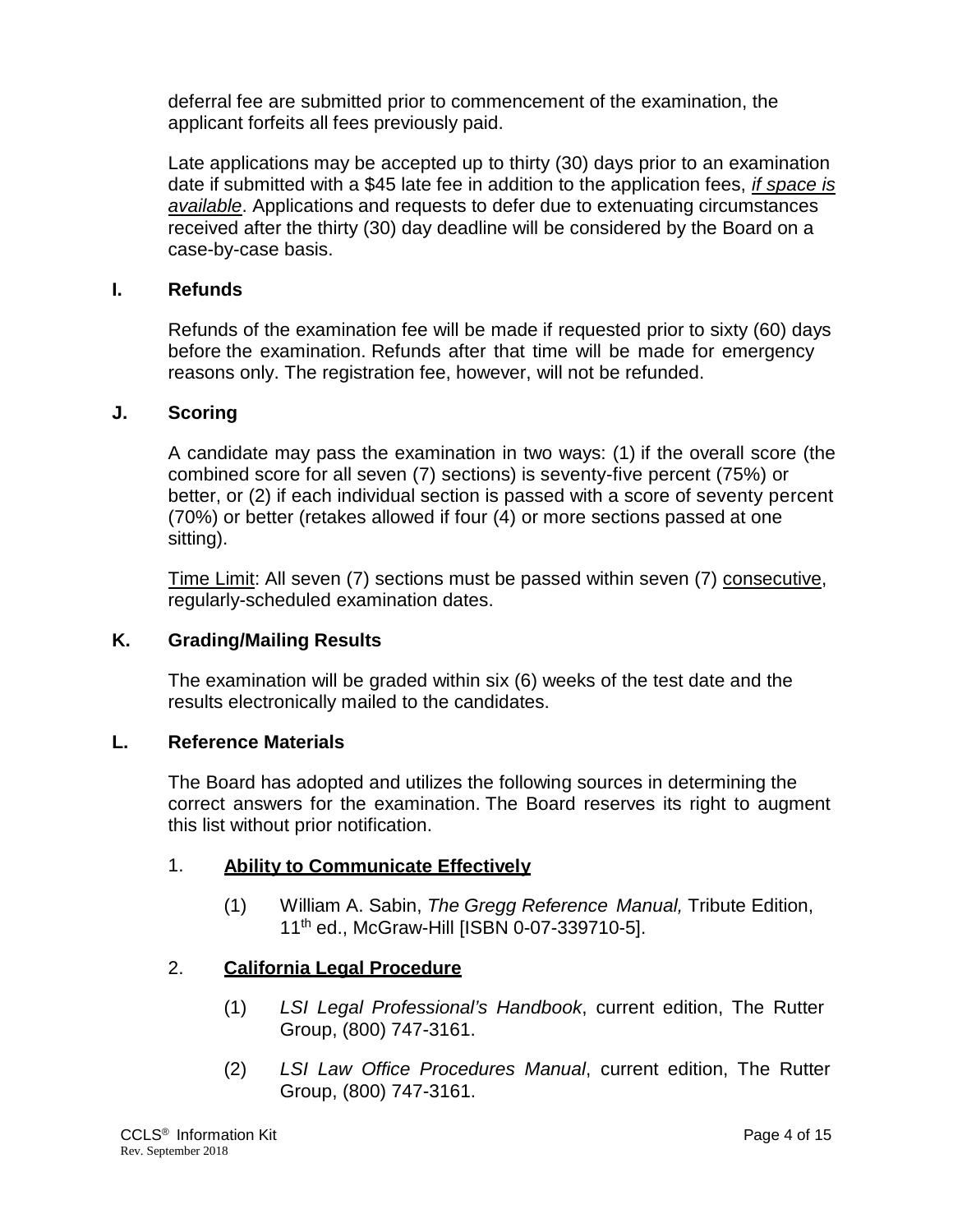(3) Edward W. Jessen, *California Style Manual*, 4th ed. **[for citations only]**, West Group, (800) 328-4880 [ISBN 0-314-2330-9].

## 3. **Reasoning and Ethics**

- (1) Angela Schneeman, *Pocket Guide to Legal Ethics*, 1st ed., Cengage Learning [ISBN 1-4180-5378-3].
- (2) California Business & Professions Code Div. 3 Professions and Vocations Generally, Ch. 4 - Attorneys (Bus. & Prof. Code §§ 6000 et seq.), also referred to as "The State Bar Act." [http://rules.calbar.ca.gov/SelectedLegalAuthority/TheStateBarAct.a](http://rules.calbar.ca.gov/SelectedLegalAuthority/TheStateBarAct.aspx) [spx](http://rules.calbar.ca.gov/SelectedLegalAuthority/TheStateBarAct.aspx)
- (3) California Code of Civil Procedure, Part 4. Miscellaneous Provisions, Sections 1855-2094. [http://leginfo.legislature.ca.gov/faces/codesTOCSelected.xhtml?toc](http://leginfo.legislature.ca.gov/faces/codesTOCSelected.xhtml?tocCode=CCP&tocTitle=+Code+of+Civil+Procedure+-+CCP) [Code=CCP&tocTitle=+Code+of+Civil+Procedure+-+CCP](http://leginfo.legislature.ca.gov/faces/codesTOCSelected.xhtml?tocCode=CCP&tocTitle=+Code+of+Civil+Procedure+-+CCP)
- (4) California Rules of Professional Conduct, Chapters 1 through 5 http://rules.calbar.ca.gov/Rules/RulesofProfessionalConduct.aspx
- (5) Alex Padilla, *Secretary of State, Notary Public Handbook*. <http://www.sos.ca.gov/notary/handbook/>

#### 4. **Law Office Administration**

- (1) 1.William A. Sabin, *The Gregg Reference Manual,* Tribute Edition, 11<sup>th</sup> ed., McGraw-Hill [ISBN 0-07-339710-5]; Appendices C and D online at<http://www.mhhe.com/business/buscom/gregg/>
- (2) Mark L. Chambers, *PCs All-In-One Desk Reference for Dummies*, most current edition (Parts 1 through 3)
- (3) *LSI Law Office Procedures Manual*, current edition, The Rutter Group, (800) 747-3161.
- (4) Angela Schneeman, *Pocket Guide to Legal Ethics*, 1st ed., Cengage Learning [ISBN 1-4180-5378-3]
- (5) Alex Padilla, *Secretary of State, Notary Public Handbook.* <http://www.sos.ca.gov/notary/handbook/>

## 5. **Legal Computations**

(1) *LSI Legal Professional's Handbook*, current edition, The Rutter Group, (800) 747-3161.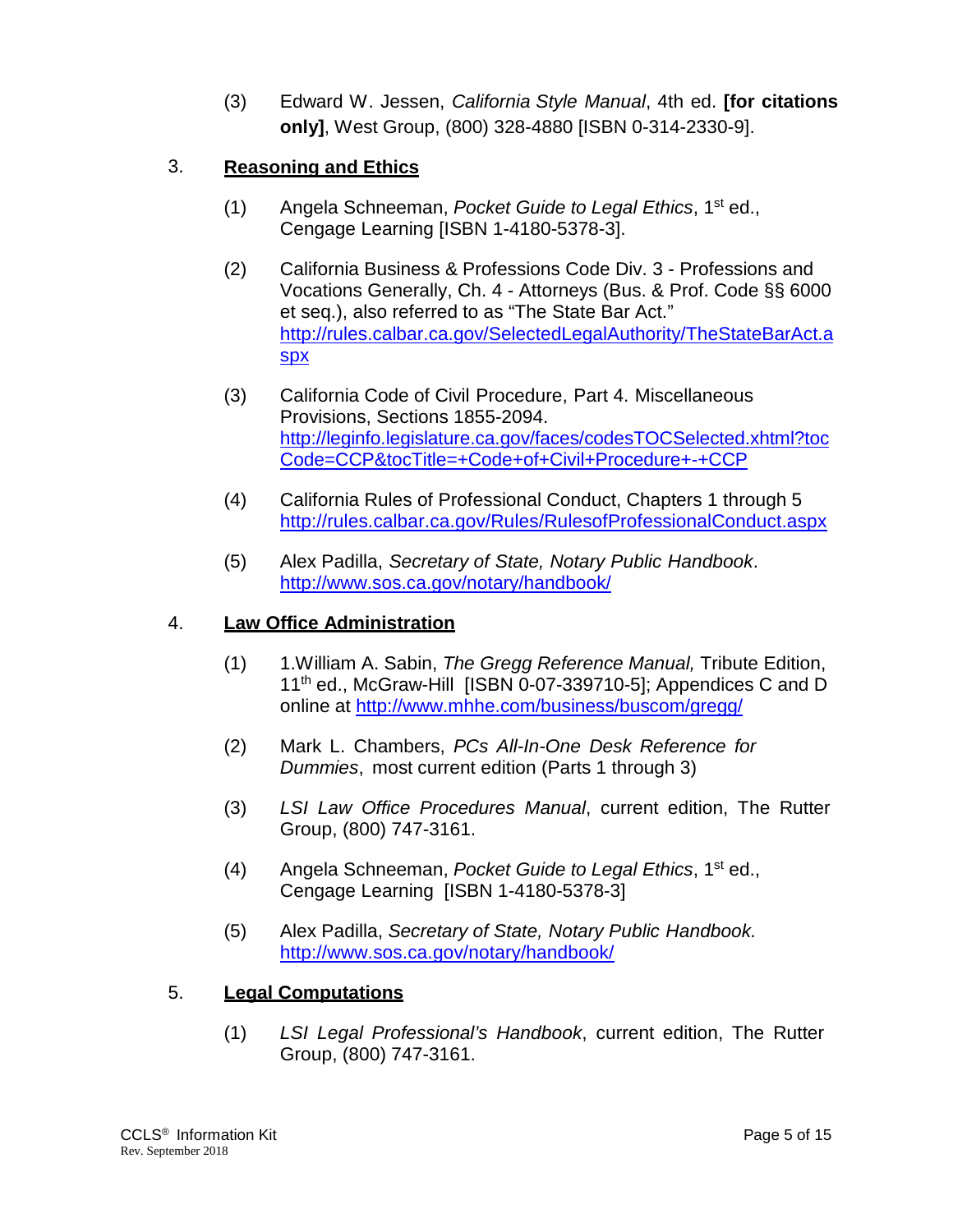- (2) *LSI Law Office Procedures Manual*, current edition, The Rutter Group, (800) 747-3161.
- (3) California Rules of Court, Title Two. <http://www.courts.ca.gov/rules.htm>

## 6. **Legal Terminology**

- (1) *LSI Legal Professional's Handbook*, current edition, The Rutter Group, (800) 747-3161.
- (2) *LSI Law Office Procedures Manual*, current edition, The Rutter Group, (800) 747-3161.
- (3) Edward W. Jessen, *California Style Manual*, 4th ed., West Group, (800) 328-4880 [ISBN 0-314-2330-9]
- (4) A legal dictionary such as *Black's* or *Barron's Law Dictionary* by Gifis.

## 7. **Skills**

- (1) *LSI Legal Professional's Handbook*, current edition, The Rutter Group, (800) 747-3161.
- (2) *LSI Law Office Procedures Manual*, current edition, The Rutter Group, (800) 747-3161.
- (3) Edward W. Jessen, *California Style Manual* , 4th ed., West Group, (800) 328-4880 [ISBN 0-314-2330-9]

## 8. **All Sections Utilize the Following:**

- (1) CCLS Study Kit, Legal Professionals Incorporated, (800) [281-2188.](http://www.lsi.org/) www.legalprofessionalsinc.org
- (2) California Rules of Court. <http://www.courts.ca.gov/rules.htm>
- (3) Judicial Council forms. <http://www.courts.ca.gov/forms.htm>
- (4) A legal dictionary such as *Black's* or *Barron's Law Dictionary* by Gifis (for assistance with terms found in the LOPM and LPH).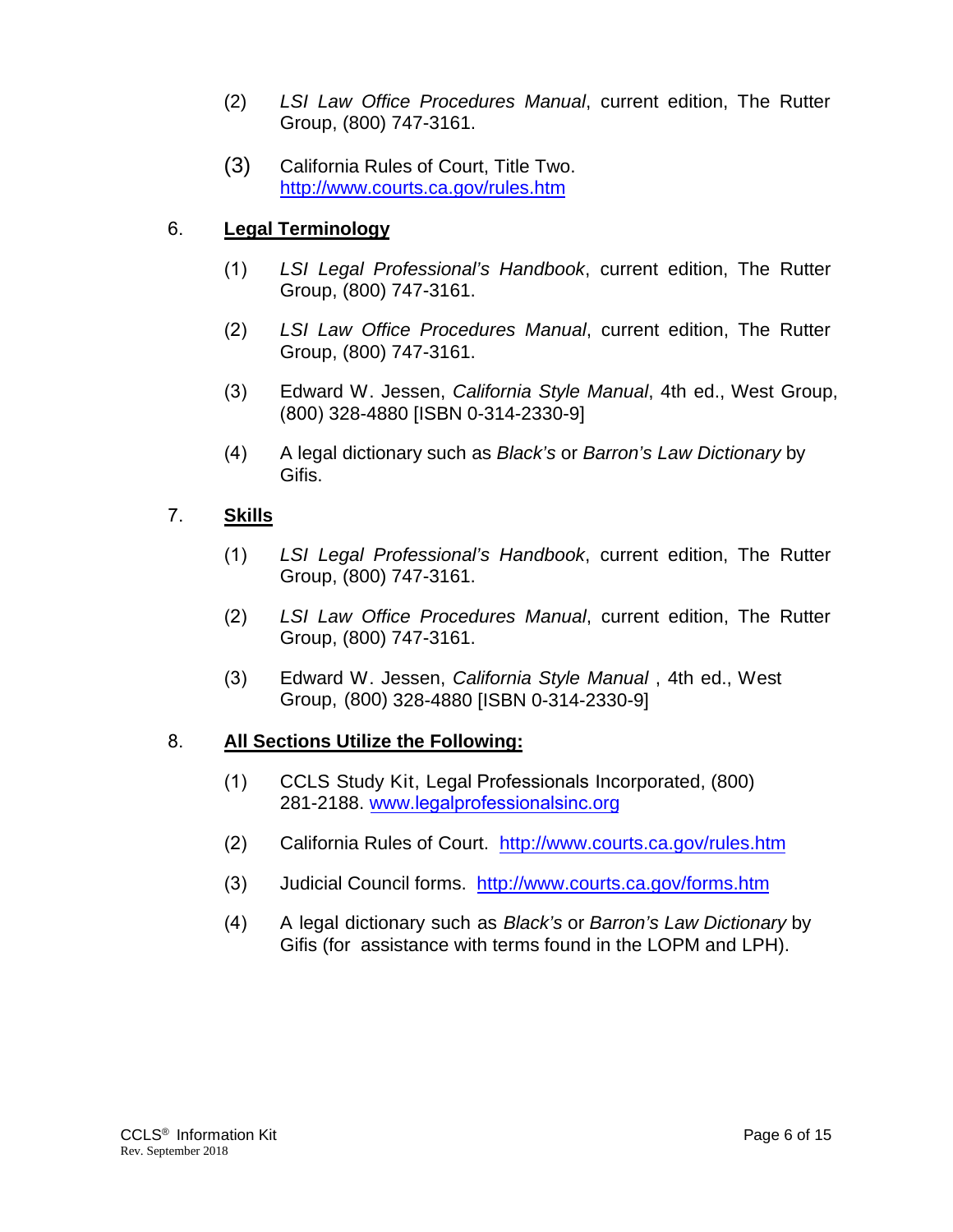#### **SAMPLE TEST QUESTIONS**

#### **Ability to Communicate Effectively**

- **Directions**: From the following sentence pairs, select the one with correct punctuation. Assume that all other elements of the sentence are correct and cannot be changed. Darken the bubble corresponding to the letter on your answer sheet.
- 1. [A] My Boss said, "We're closing early on New Year's Eve."
	- [B] How many times has he said "I will handle"?
- **Directions**: Look at the following divided words or phrases. Mark the letter of the word or phrase that has been correctly divided. A (/) indicates the division of a phrase. A (-) indicates the division of a word.
- 2. [A] Recrea-tion
	- [B] Recre-ation
- **Directions**: Review the following sentences. Some may contain errors in punctuation, grammar, and capitalization. If the sentence is correct, darken the "A" bubble on your answer sheet; if the sentence is incorrect, darken the "B" bubble on your answer sheet.
- 3. Mr. and Mrs. Morris' plane tickets were held at the airline's customer service counter.
- **Directions**: Review each of the following sentences for spelling. If all the words in the sentence are spelled correctly, darken the "A" bubble. If any word is misspelled, darken the "B" bubble.
- 4. Every attorney has their own idiosyncrasy when it comes to questioning witnesses.

**Directions**: From the following pairs of words, choose which word is spelled correctly.

- 5. [A] sargeant
	- [B] sergeant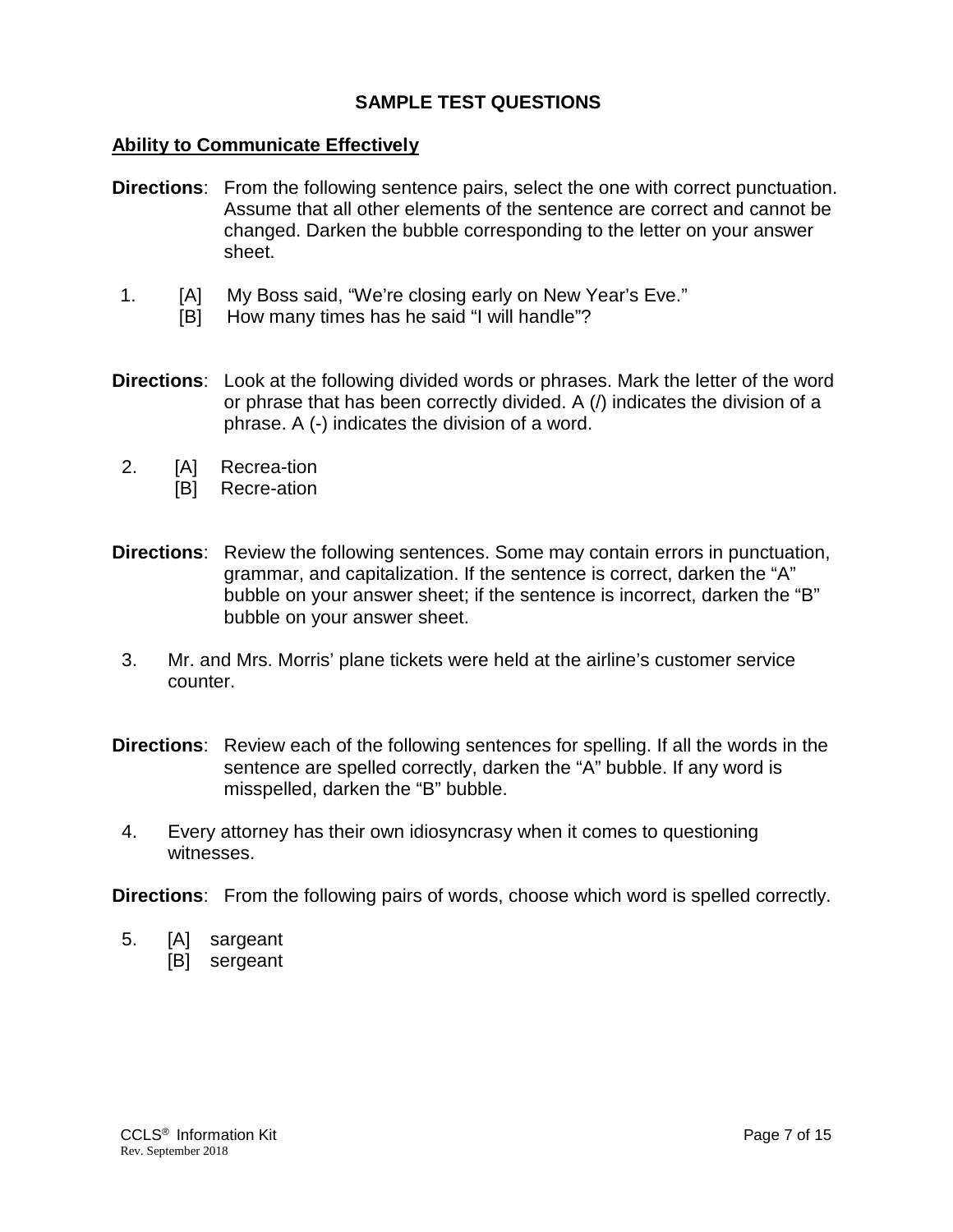**Directions**: Review the following word groups for correct spelling. If all the words in the group are spelled correctly, darken the "A" bubble. If any word is misspelled, darken the "B" bubble.

- 6. Affect Bi-weekly All right Ain't
- **Directions**: Review the following sentences. Select the correct word by darkening the letter of the correct word on the answer sheet.
- 7. [A] Who [B] Whom shall I say is calling?
- **Directions**: Review the following sentences. Select the correct word form by darkening the corresponding letter on the answer sheet.
- 8. The attorney asked for [A] up to date [B] up-to-date medical records, including billing information.
- **Directions**: Review the following sentences for correct number usage. If the sentence is correct as written, darken the "A" bubble. If the sentence is incorrect, darken the "B" bubble.
- 9. Last year we collected \$32,567,500 in revenues; so far this year, we have collected \$20 million.

#### **California Legal Procedures**

**Directions:** Read each question carefully and select the answer that is the most correct. Using the pencil and the answer sheet provided, completely darken the bubble corresponding to your answer.

1. When a summons and complaint is accomplished by mail service on a person outside California, the responding party has days from the date of mailing to respond to the summons and complaint.

| [A] | 10 |
|-----|----|
| [B] | 20 |
| [C] | 30 |
| [D] | 40 |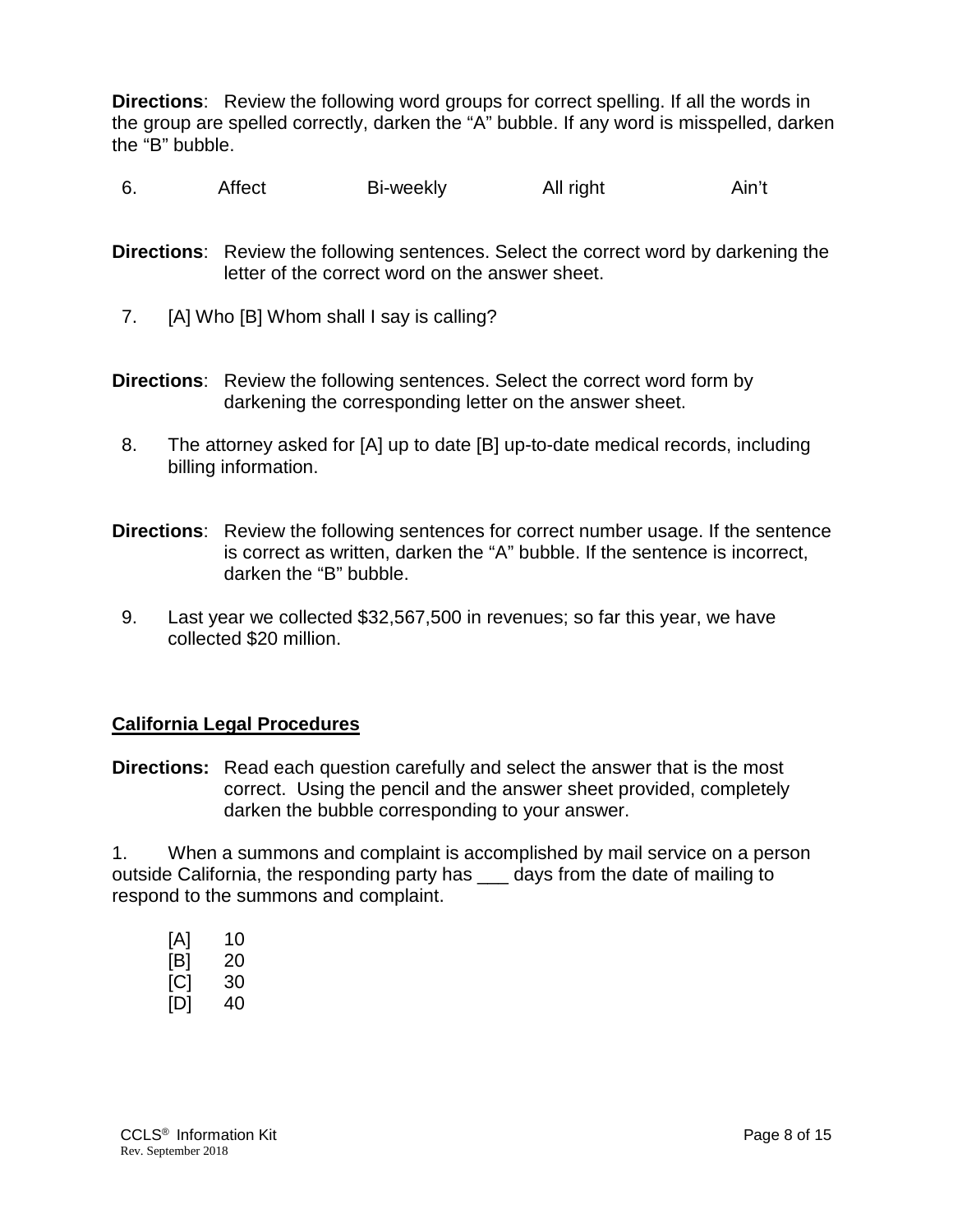**Directions:** Read each statement carefully and decide whether it is true or false. On the answer sheet provided, darken the bubble **A** if it is TRUE and **B** if it is FALSE.

2. The procedures for obtaining discovery in family law matters are the same as in general civil procedures.

- [A] True
- [B] False

#### **Reasoning and Ethics**

**Directions:** Read each statement carefully and decide whether it is true or false. On the answer sheet provided, darken the bubble **A** if it is TRUE and **B** if it is FALSE.

1. The duty of confidentiality continues after the client/lawyer relationship has terminated and even after the client's death.

- [A] True
- [B] False
- **Directions:** Read each question carefully, and select the answer that is most correct. Using the No. 2 pencil and the answer sheet provided, completely darken the bubble corresponding to your answer.

2. The opposing side in a transaction sends your office the stock certificates your client purchased in the deal. You open the package containing the certificates. What duties does your law office have?

- [A] Notify the client to pay any charges associated with the stock certificates.
- [B] Send the certificates to the client.
- [C] Identify and label the securities upon receipt, and place them in a safe deposit box or other place for safekeeping as soon as possible.
- [D] Maintain the records for a year.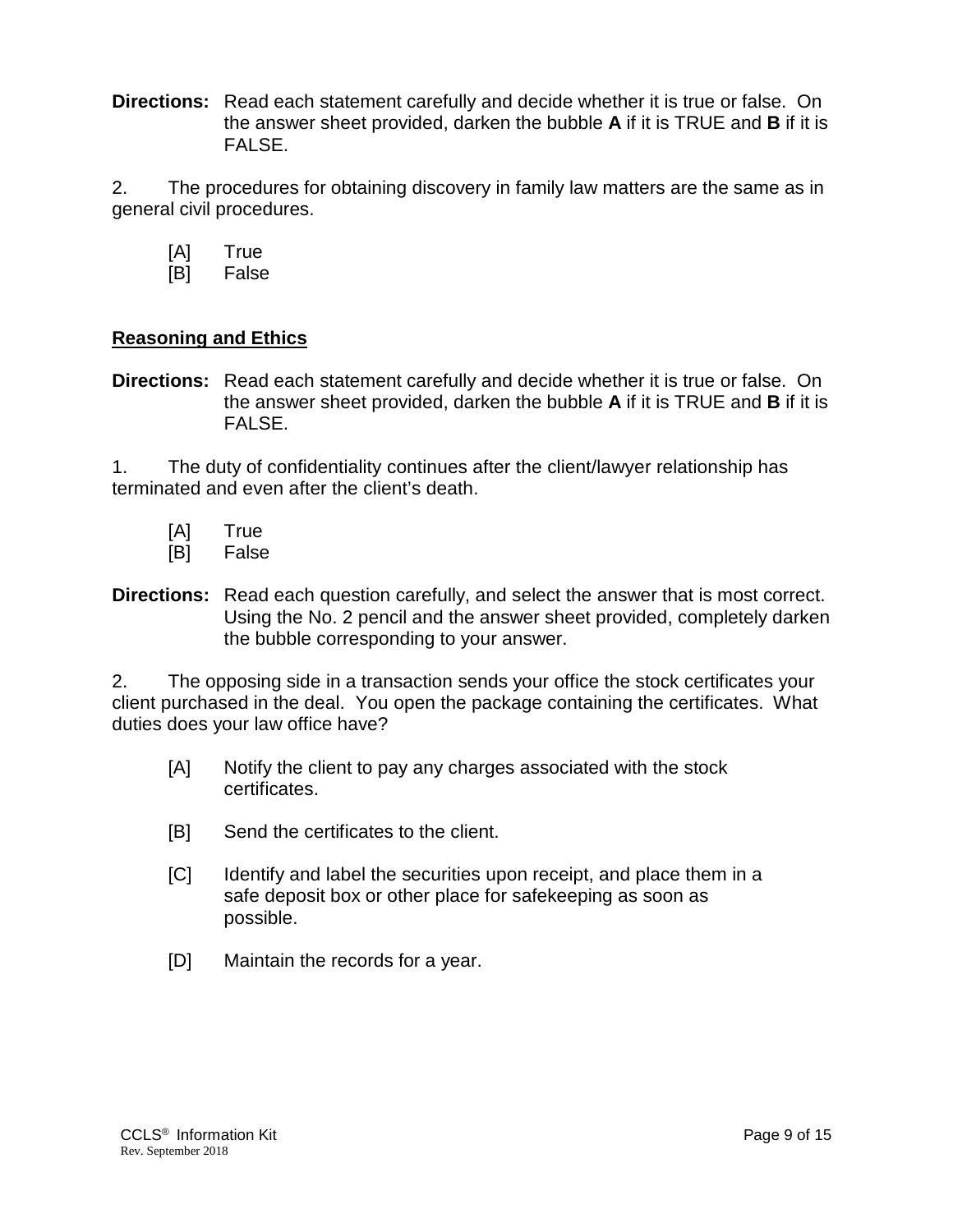**Directions:** Read each question carefully, and select the answer that is most correct. Using the No. 2 pencil and the answer sheet provided, completely darken the bubble corresponding to your answer.

3. In order to provide some protection to the public, California law requires every notary public to file an official bond in the amount of:

- [A] \$10,000
- [B] \$15,000
- [C] \$20,000

**Directions:** Read each situation carefully and select the option that is most correct. Using the No. 2 pencil and the answer sheet provided, completely darken the bubble corresponding to your answer.

4. You often tell your husband about the estates with which you are involved at work. You believe that so long as you don't tell your husband the names (you refer to the cases as "Mr. A's estate" or "Ms. B's will") you have not divulged any secrets. Which option describes your action?

- [A] A legal secretary would show initiative and good judgment doing this.
- [B] It would be in appropriate for legal secretary to do this.
- [C] It would be unethical for a legal secretary to do this.

## **Law Office Administration**

- **Directions:** Read each question carefully and select the answer which is the most correct. Using the pencil and the answer sheet provided, completely darken the bubble corresponding to your answer.
- 1. The margins of each page filed with the Superior Courts must be a minimum of from the left margin and from the right margin.
	- [A] 1 inch and 1 inch
	- [B] 1 inch and 1.5 inches
	- [C] 1 inch and .5 inch
	- [D] .5 inch and .5 inch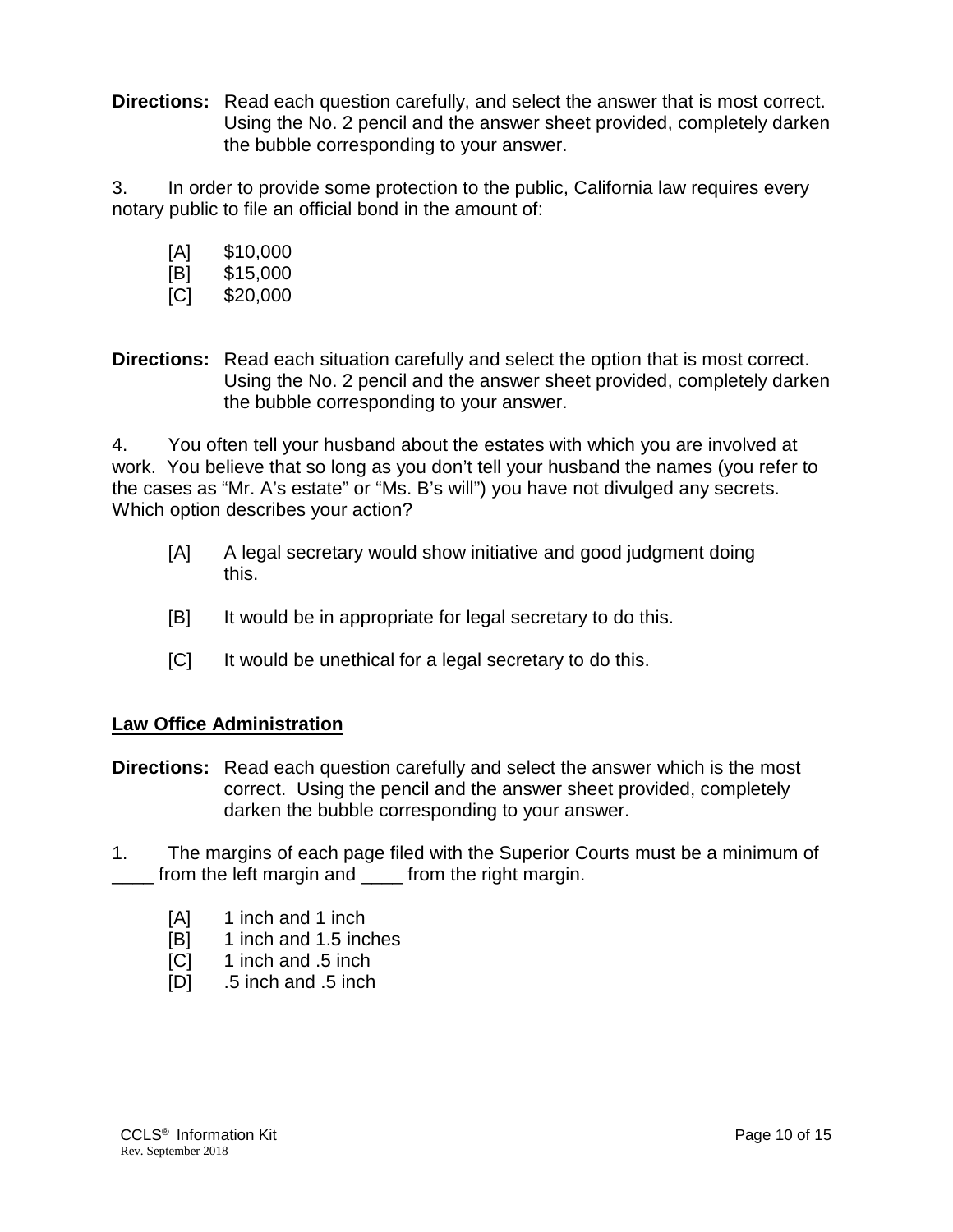2. Always try to fit an email address on one line. If it becomes necessary to divide an email address at the end of a line, you can:

- [A] Insert a hyphen within an email address to signify an end-of-line break
- [B] You may break before the *at* symbol [@] or before a dot (.)
- [C] You may break after a dot (.)
- [D] You may break after a hyphen (-)
- **Directions:** Read each statement carefully and decide whether it is true or false. On the answer sheet provided, darken the bubble **A** if it is TRUE and **B** if it is FALSE.
- 3. When filing, a single letter comes before a name that begins with the same letter.
	- [A] True
	- [B] False

#### **Legal Computations**

- **Directions:** Read each question carefully and choose the answer which is most correct. Darken the bubble corresponding to the letter on your answer sheet.
- 1. In probate matters, the original will and any codicils are lodged with the court with \_\_\_\_\_\_ days after having knowledge of death of testator?
	- [A] 10 [B] 20 [C] 30 [D] 6 0

2. A settlement has been reached in which four defendants will share the burden of paying the award. Plaintiff was awarded \$480,000. Defendant A is responsible for 40 percent of the total award. Defendant B, a subsidiary of Defendant A, has been assigned 5 percent of Defendant A's burden. Defendant C will pay 55 percent of the total, while Defendant D will pay the remaining 5 percent of the total award.

Defendant B will pay:

| [A] | \$19,200  |
|-----|-----------|
| [B] | \$192,000 |
| [C] | \$9,600   |
| [D] | \$96,000  |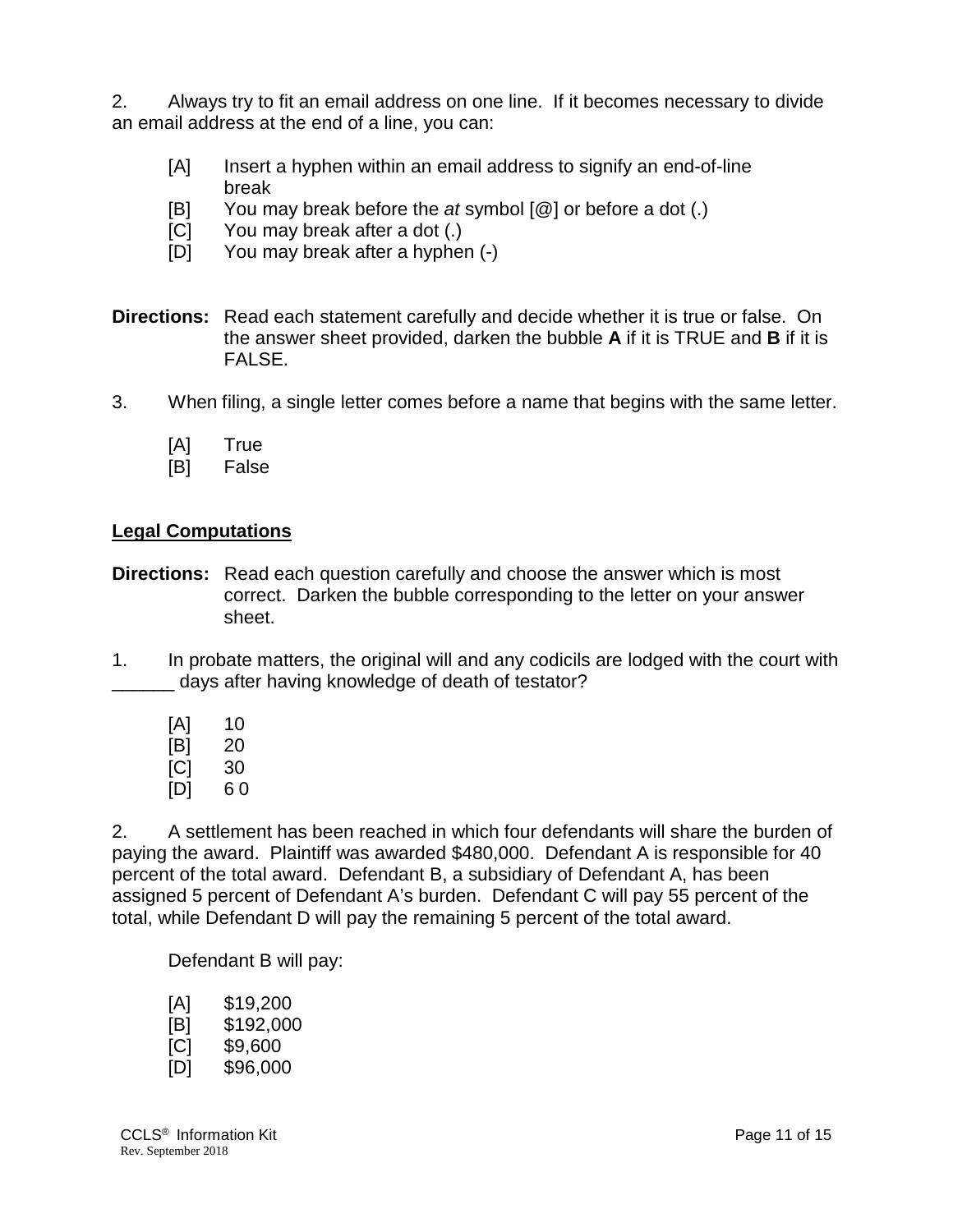3. Defendant A will pay:

| [A] | \$192,000 |
|-----|-----------|
| [B] | \$182,400 |
| [C] | \$216,000 |
| [D] | \$168,000 |

4. As part of the above award, payments were to be made within 30 days. Late payments would accrue interest at the rate of 12% per year. Defendant C did not pay their portion of the award for 90 days. What is the total amount that Defendant C will have to pay, including principal and interest? Note: the court requires interest to be calculated using 360 days in a year.

| [A] | \$266,640 |  |
|-----|-----------|--|
|-----|-----------|--|

- [B] \$264,000
- [C] \$295,680
- [D] \$269,280

#### **Legal Terminology**

- **Directions:** Read each question carefully, and select the answer that is most correct. Using the No. 2 pencil and the answer sheet provided, completely darken the bubble of your answer.
- 1. Maine

\_\_\_\_\_\_\_\_\_\_\_.

- [A] Ma.
- [B] Me.
- [C] ME
- [D] None of the above.
- 2. To compensate or reimburse a person who has suffered a loss is to
	- [A] infringe
	- [B] inflict
	- [C] indemnify
	- [D] indict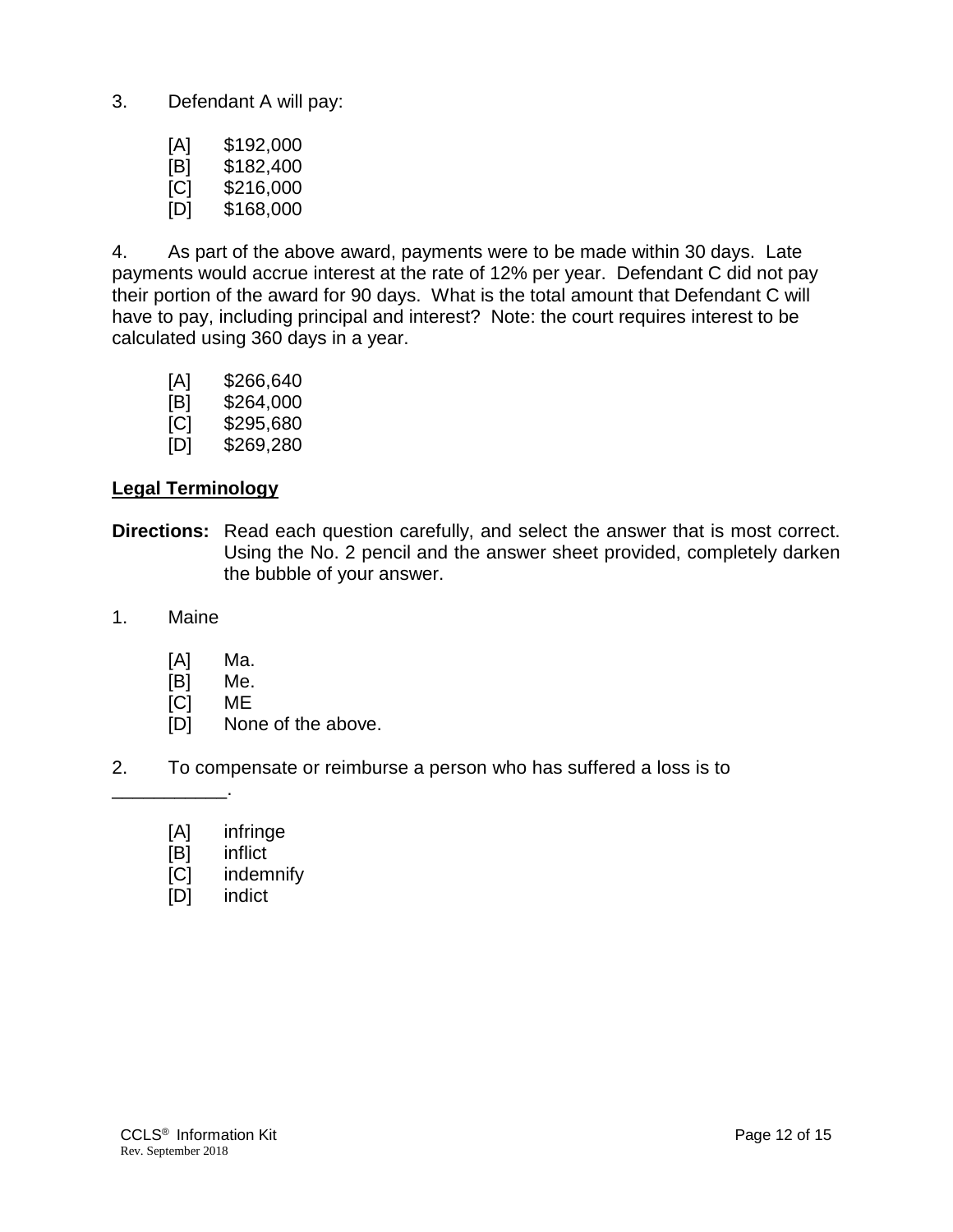- **Directions:** Read each statement carefully and decide whether it is true or false. On the answer sheet provided, darken the bubble **A** if it is TRUE and **B** if it is FALSE.
- 3. A demurrer is a formal objection to a pleading.
	- [A] True
	- [B] False
- **Directions:** Read across the columns. Answers are identified at the top of each column with the letters "**A**" through **"C**." Locate the correct abbreviation in each line.

| <b>Government Code</b> | (Gov. Code) | (G.C.) | (Gov't. C.) |
|------------------------|-------------|--------|-------------|

#### **Skills**

**Directions:** You will be given a package including a memo, case profile and Judicial Council forms, in different fields of the law practice. The memos will provide specific instructions to the legal secretary from the attorney. You will be directed to prepare documents for the attorney according to the memo. In reality, there will be three options of the various documents and you will be asked to select the one-most correct version of each page. Proofreading is an important element of this section.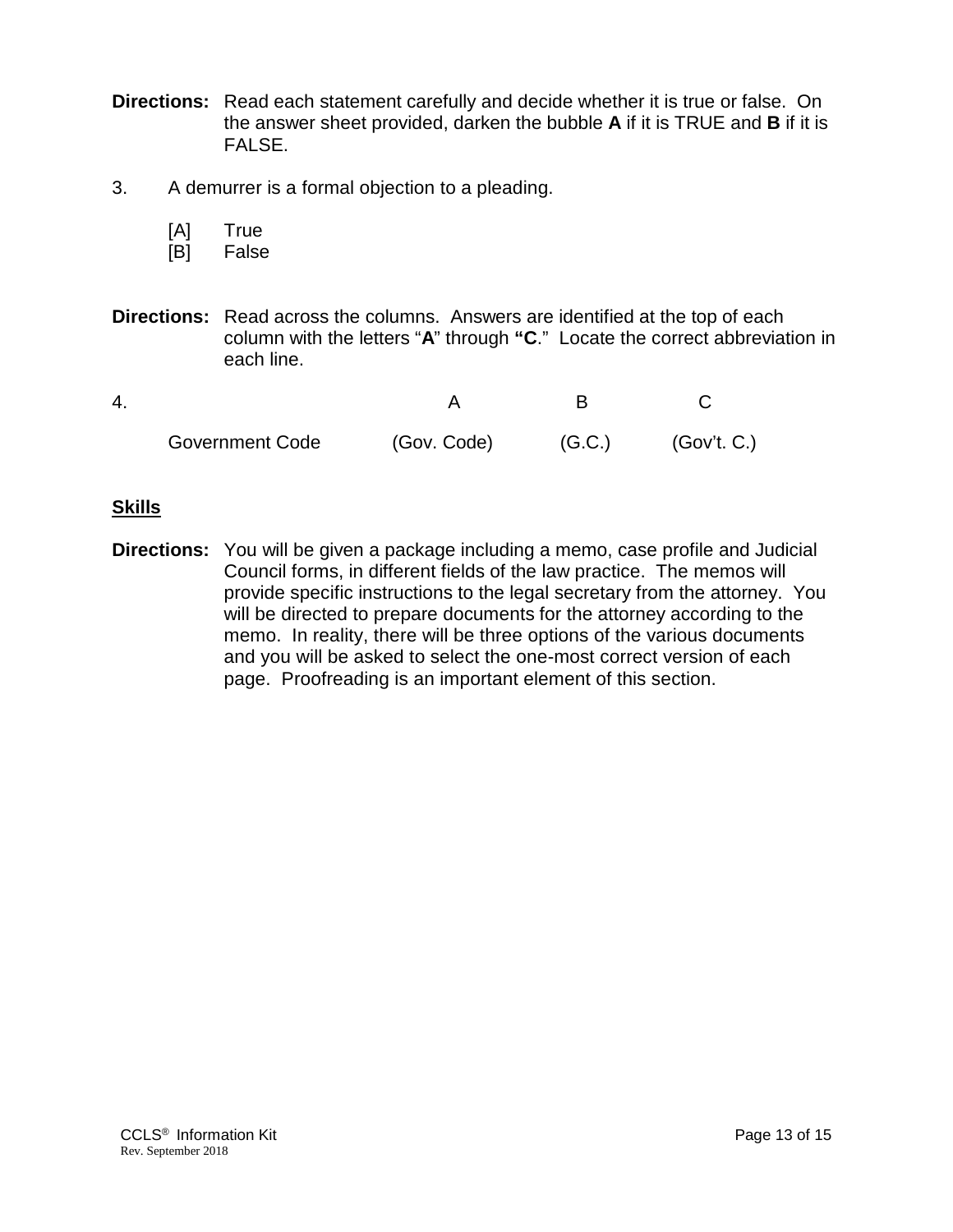## **ANSWERS TO SAMPLE TEST QUESTIONS**

| <b>Ability to Communicate Effectively</b> |                       |                                                                      |  |  |
|-------------------------------------------|-----------------------|----------------------------------------------------------------------|--|--|
| No.                                       | Answer                | Authority                                                            |  |  |
| 1.                                        | A                     | The Gregg Reference Manual, Tribute Ed., Section 2, 227              |  |  |
| $\overline{2}$ .                          | B                     | The Gregg Reference Manual, Tribute Ed., Section 9, 914              |  |  |
| $\overline{3}$ .                          | B                     | The Gregg Reference Manual, Tribute Ed., Section 6, 631a             |  |  |
| $\overline{\mathbf{4}}$                   | A                     | The Gregg Reference Manual, Tribute Ed., Section 7, 720              |  |  |
| 5                                         | B                     | The Gregg Reference Manual, Tribute Ed., Section 7, 720              |  |  |
| 6.                                        | B                     | The Gregg Reference Manual, Tribute Ed., Section 11                  |  |  |
| 7.                                        | A                     | The Gregg Reference Manual, Tribute Ed., Section 10, 1061c           |  |  |
| 8.                                        | B                     | The Gregg Reference Manual, Tribute Ed., Section 8, 831              |  |  |
| 9.                                        | B                     | The Gregg Reference Manual, Tribute Ed., Section 4, 403b             |  |  |
| <b>California Legal Procedures</b>        |                       |                                                                      |  |  |
| No.                                       | Answer                | Authority                                                            |  |  |
| 1.                                        | D                     | LSI Law Office Procedures Manual, Ch. B, Sec. V (A)(5), (B-          |  |  |
|                                           |                       | 28); Code Civ. Proc. §415.40                                         |  |  |
| 2.                                        | A                     | LSI Law Office Procedures Manual, Ch. H, Sec. II, (E)(2), (H-<br>18) |  |  |
| <b>Reasoning &amp; Ethics</b>             |                       |                                                                      |  |  |
| No.                                       | Answer                | Authority                                                            |  |  |
| 1.                                        | A                     | Pocket Guide to Legal Ethics, Ch. 5                                  |  |  |
| 2.                                        | C                     | California Rules of Professional Conduct, Rule 4-100                 |  |  |
| $\overline{3}$ .                          | B                     | Secretary of State, Notary Public Handbook                           |  |  |
| 4.                                        | $\overline{\text{C}}$ | California Rules of Professional Conduct, Rule 3-100                 |  |  |
|                                           |                       |                                                                      |  |  |
| <b>Law Office Administration</b>          |                       |                                                                      |  |  |
| No.                                       | Answer                | Authority                                                            |  |  |
| 1.                                        | С                     | LSI Law Office Procedures Manual, N-11; California Rules of          |  |  |
|                                           |                       | Court, rule 2.107                                                    |  |  |
| 2.                                        | B                     | The Gregg Reference Manual, Tribute Ed., Section 15, 1510            |  |  |
| 3.                                        | A                     | www.gregg.com The Gregg Reference Manual, Appendix C                 |  |  |
|                                           |                       | (available online only)                                              |  |  |